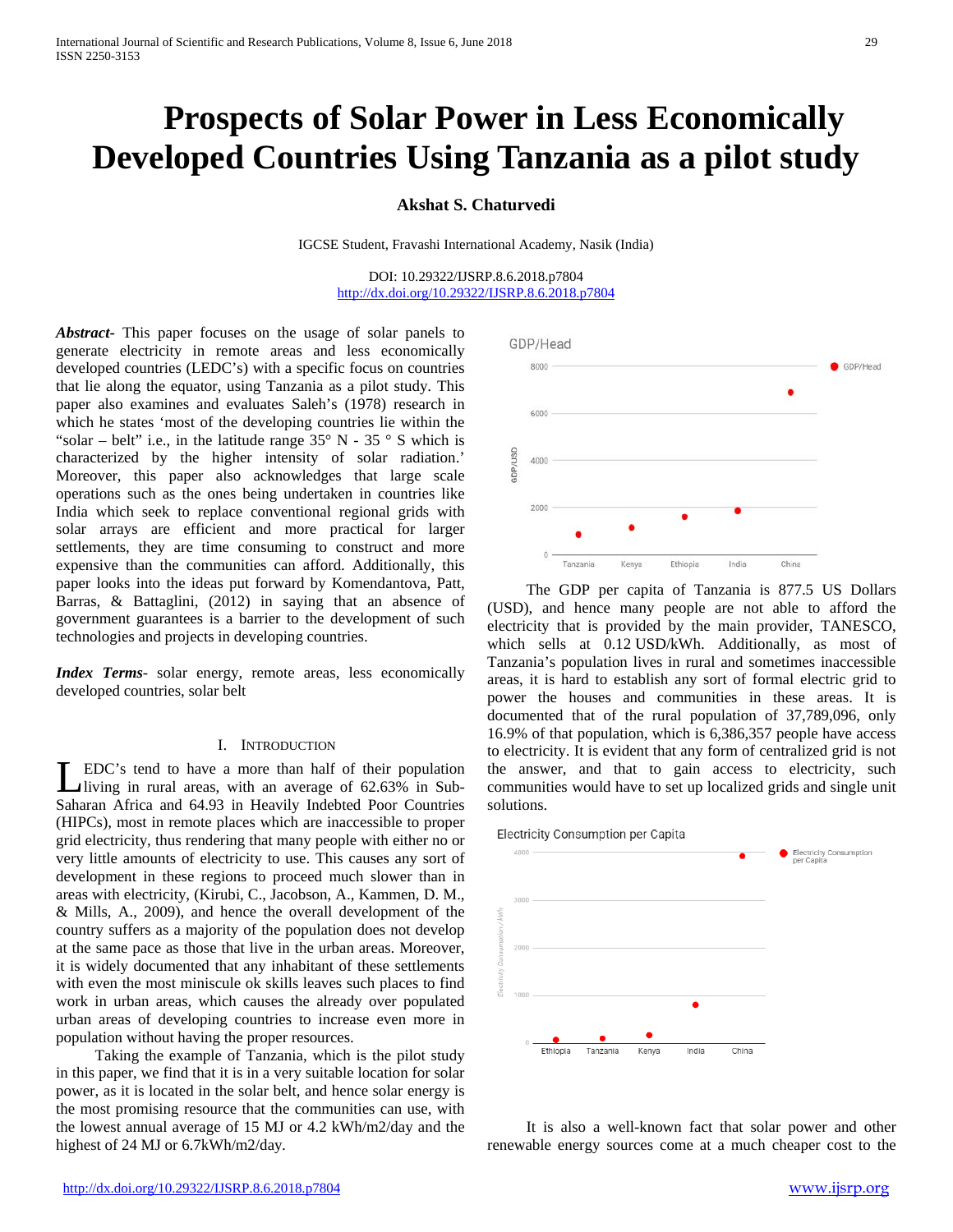environment and the consumers in the long run as there is only a set up cost as compared to regular payments. However, as the majority of the population live in areas which have rough terrain, it is obvious that the scale of such projects may need to be small. Moreover, given that Tanzania has two periods of heavy rainfall which causes any construction to grind to a halt, the timeline of such projects would also have to be between *1 to 5* months.

The solution is very clear in saying that alternative sources of energy have to be considered rather than nonrenewable ones. However, not all non-renewable sources can be used.

 For example, windmills tend to be expensive and need a lot of manpower and skill to set up and maintain, and need flat land, which is hard to find.

 Hence the cheapest and most efficient source of electricity would be solar power.

 In terms of actual implementation of the same, there are many choices that can be made as to where the solar panels are to be sourced from: if the community wants/needs cheap panels, then Chinese panels would suffice; if the community wants quality (extreme remoteness, far from service centers in case of malfunctions or defects) then they should opt for European panels.

 In Tanzania, there are many providers of solar power, some NGOs, some private companies.

- These include:
	- Mobisol
	- Zola
	- Power Providers

 Additionally, there are small scale international providers such as Plug the Sun, which provides single unit solar solutions for small and poor families/communities, while being what it calls an *energy charity*. Plug the Sun also provides pay-to-plug services which provide electricity for a set amount of time for a small amount of money, which can be placed anywhere as they are small in size, and can be used as mobile charging ports around settlements, as most of the women living in these communities and settlements walk long distances to fetch water, and are afraid of not being able to be contacted during emergencies as their phones aren't able to be charged due to a lack of power.

 According to its website, *'Plug the Sun's off grid solar panel kits are the perfect solution for the electrification of houses and villages. Powered by its proprietary integrated solar battery systems, our Solar Home Systems can be easily installed everywhere. Moreover Plug the Sun, thanks to its network, provide a complete service for the installation of big quantities of these solar kits in remote areas of the world.'*

 It is taken into consideration that not all families are able to even pay for a single panel, low power solutions and for those families there are appliances which run on solar power, such as small lamps and fans which can be charged in sunlight when they run low on power, and hence they don't have to pay for any large solar panels. These appliances cost less than 10 USD, and are widely available in regional hubs.

Power Providers, another solar solutions firm based in Tanzania, have solar power kits starting from 2000 USD for small houses and going up to 20,000 USD for a bigger house.

 As the people/communities who require such systems are poor, there are many microfinance companies and banks located in Tanzania that provide up to a five year loan to these people which they will be able to pay off.

## II. LIMITATIONS

 As the weather in Tanzania is rather unpredictable, and the rainy seasons long and dark, there will definitely be times where solar energy may not be able to be generated and stored amounts will likely be used up. Hence other sources also need to be considered such as small scale wind energy and hydroelectric power.

 Moreover, it is apparent that not all people will be able to or even want to afford these technologies and hence awareness about this issue needs to be raised in small settlements through government efforts.

 The price of solar panels which last long, i.e. the European panels, are very expensive and even though the only cost that has to be faced is the initial installation charges, most people are turned down due to the daunting nature of that very cost, and as of right now, there are no tax cuts or other incentives to solar manufacturers to establish their factories in Tanzania which would drastically reduce the price.

### III. CONCLUSION

 In spite of the above mentioned limitations, the benefits of of solar energy are so high that if the large companies are given certain government help for land, skilled labor and infrastructure it can definitely help the people of such countries to improve their socio-economic life, and moreover help such countries to improve their human development index to rise from their stagnant values around 0.5. In conclusion, such systems are the best hope that such communities have at a sustainable, healthy and bright future.

#### **REFERENCES**

- [1] Saleh, M. A. H. (1978). Solar Energy for Developing Countries.
- [2] Diu becomes India's first solar-powered island: All you need to know. (2018, April 12). From https://www.indiatoday.in/education-today/gkcurrent-affairs/story/diu-becomes-india-s-first-solar-powered-island-allyou-need-to-know-1210721-2018-04-12
- [3] Komendantova, N., Patt, A., Barras, L., & Battaglini, A. (2012). Perception of risks in renewable energy projects: The case of concentrated solar power in North Africa. Energy policy, 40, 103-109.
- [4] Rural population (% of total population). (n.d.). Retrieved May 10, 2018, from https://data.worldbank.org/indicator/SP.RUR.TOTL.ZS
- [5] Kirubi, C., Jacobson, A., Kammen, D. M., & Mills, A. (2009). Communitybased electric micro-grids can contribute to rural development: evidence from Kenya. World development, 37(7), 1208-1221.
- [6] Tanzania Energy Situation. (n.d.). Retrieved May 11, 2018, from https://energypedia.info/wiki/Tanzania\_Energy\_Situation
- [7] GDP per capita (current US\$). (n.d.). Retrieved May 11, 2018, from https://data.worldbank.org/indicator/NY.GDP.PCAP.CD?locations=TZ